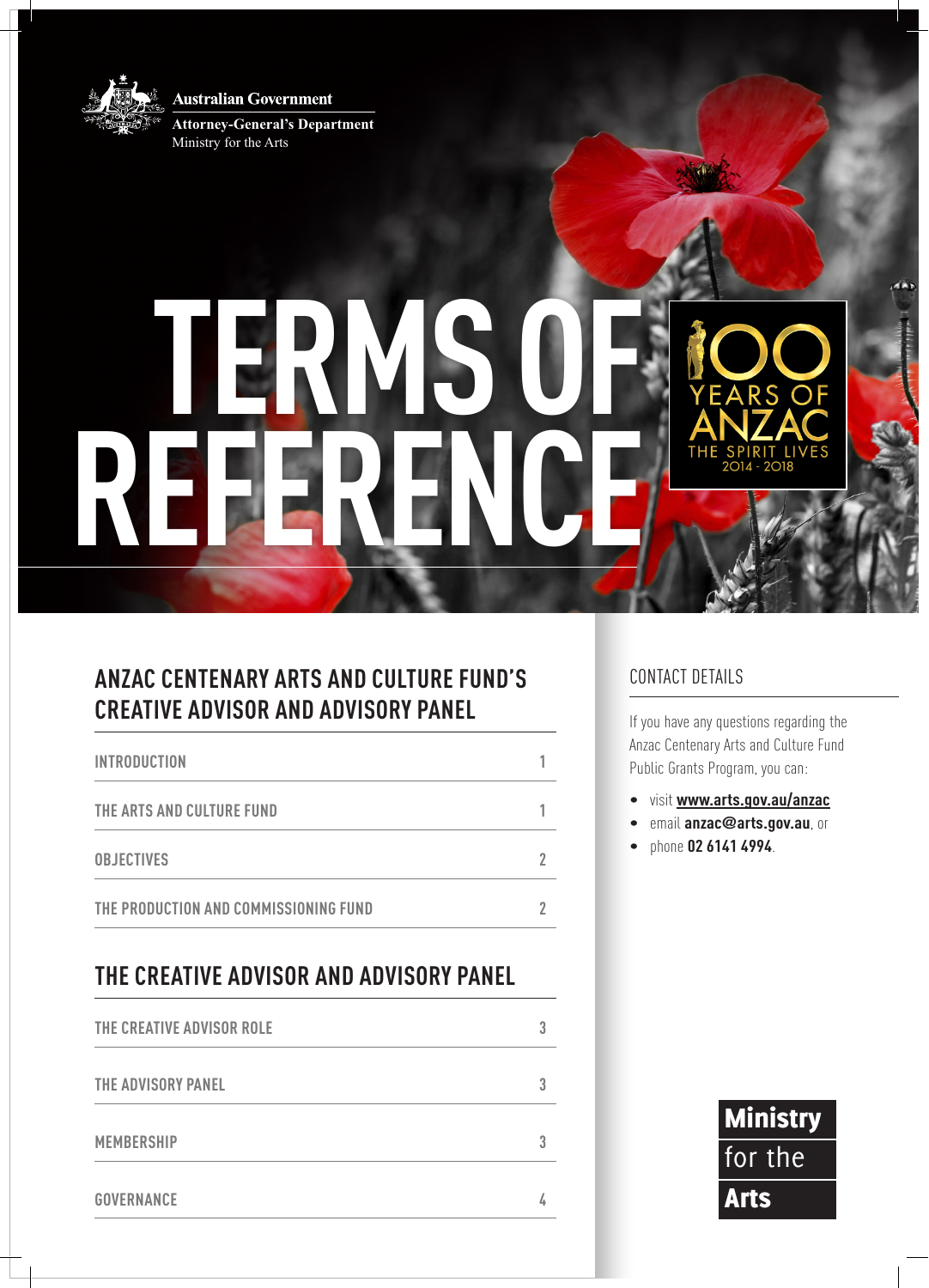# **SECTION 1 ANZAC CENTENARY ARTS AND CULTURE FUND'S CREATIVE ADVISOR AND ADVISORY PANEL**

# **1 INTRODUCTION**

In 2014, worldwide commemorations marking the centenary of the First World War will start, continuing until 2018. For Australians, the 'Anzac Centenary' will be one of the most significant commemorations to take place in the lives of current generations.

The Anzac Centenary Advisory Board determined that the Anzac Centenary should focus on two themes:

- the centenary of the First World War
- a Century of Service—commemorating more than a century of service and sacrifice by the men and women who have served, and continue to serve, Australia and its allies during war and on peacekeeping operations.

The Australian Government has committed more than \$140 million over seven years to activities to commemorate the Anzac Centenary, including \$4 million for an Arts and Culture Fund. The Arts and Culture Fund will be delivered over four years from 2014-15 to 2017-18.

Art is a fitting way to celebrate the extraordinary spirit that characterises Australia's fighting men and women and the Anzac legend. Projects supported through the Anzac Centenary Arts and Culture Fund will tell the story of the Anzacs and how their sacrifice shaped our nation. Artistic expression will convey a multitude of themes, stories, reflections and messages about Australia's experiences of war at home and abroad in powerful and diverse ways, contributing an extra dimension to the broader Anzac Centenary commemorative program.

## **2 THE ANZAC CENTENARY ARTS AND CULTURE FUND**

The purpose of the Anzac Centenary Arts and Cultural Fund is to support individuals, organisations and groups, including cultural institutions, artists and arts organisations, to create and access artistic and cultural activities, including physical and virtual exhibitions and the creation, presentation, publication and performance of artistic works with the objective of interpreting, exploring and contributing to the Anzac story and the Anzac legacy.

In order to balance major national projects with significant community outreach, and to empower all communities to commemorate and remember their own history of service and sacrifice in ways of their choosing, the Arts and Culture Fund will be delivered in two streams.

#### Production and Commissioning Fund

\$2 million will be available through a Production and Commissioning Fund, under the leadership of the Creative Advisor. The Creative Advisor, with the assistance of a Creative Advisory Panel, will commission a range of projects with an emphasis on national and regional collaboration and reach.

Funding received from the Anzac Centenary Arts and Culture Fund can be for a maximum of 70 per cent of the total project budget. Each of the project partners (minimum three project partners) must each contribute a minimum of 10 per cent of the total project budget. For example, if there are five project partners, a maximum of 50 per cent of the total project budget would be offered.

There is no minimum or maximum funding limit for any individual application. The Creative Advisory Panel reserves the right to recommend partial funding for a project. There is no set number of grants that will be awarded. The total number of grants awarded will depend on the applications received.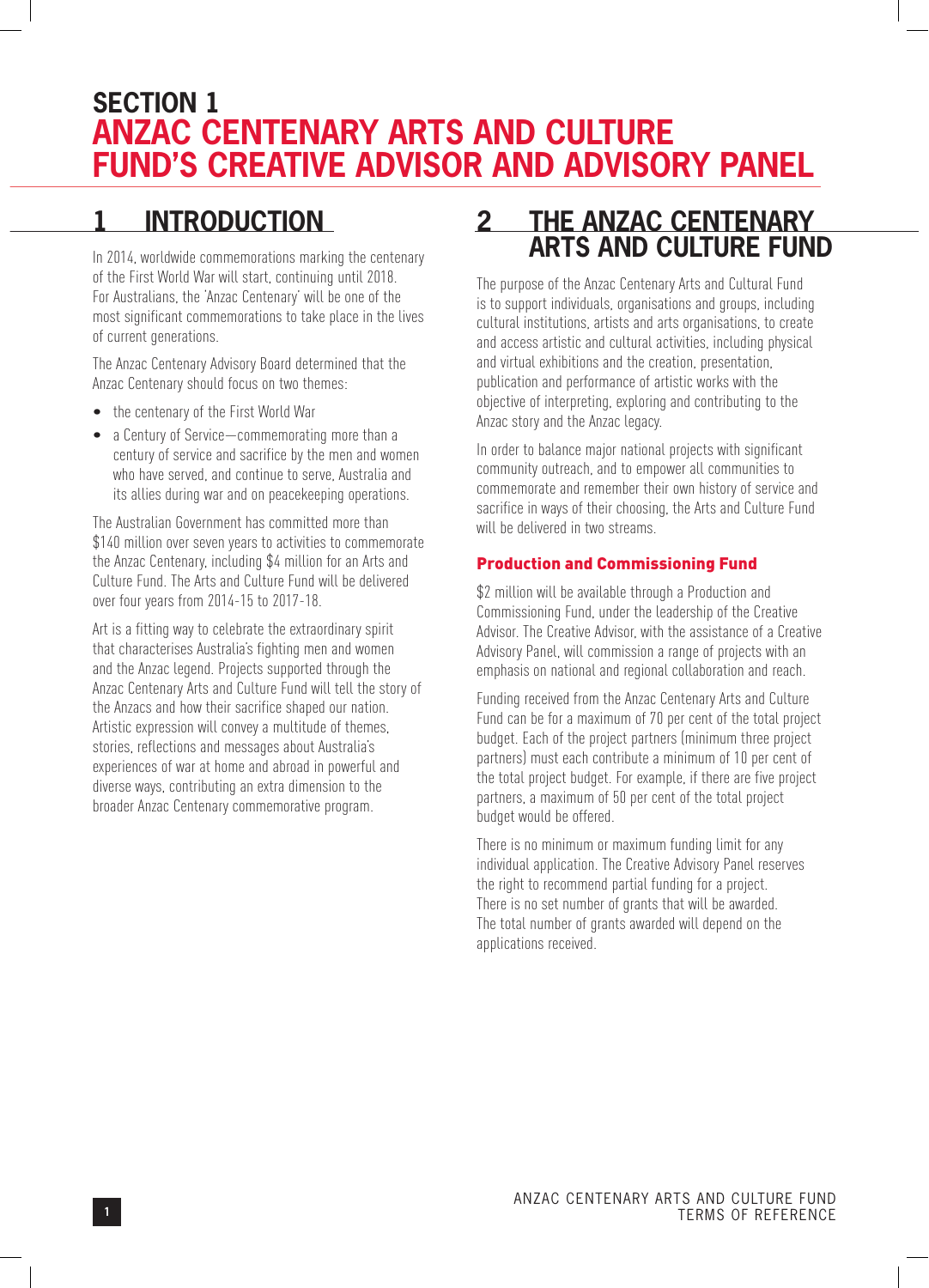#### Public Grants Program

A \$2 million open Public Grants Program will be administered by the Ministry for the Arts, providing funding to individuals, organisations and groups for collaborative, commemorative arts and culture projects that engage local communities, particularly in regional Australia, and produce high quality artistic outputs. For information about the Public Grants Program visit **www.arts.gov.au/anzac-centenary/ public-grants-program**.

**This document outlines:**

- **• therolesand responsibilitiesof the Creative Advisor and Creative Advisory Panel.**
- **• governanceand reporting arrangementsfor the Creative Advisory Panel.**

**The eligibility criteria and terms and conditions of funding through the Production and Commissioning Fund are available in the Anzac Centenary Arts and Culture Fund Production and Commissioning Fund Guidelines, available at www.arts.gov.au/anzaccentenary/production-and-commissioning-fund**.

## **3 OBJECTIVES**

The Anzac Centenary Arts and Culture Fund will support the development, production, presentation, exhibition or performance of arts and culture projects that enhance our understanding of the Anzac legacy.

The Production and Commissioning Fund aims to achieve the following objectives:

- Every Australian has the opportunity to access highquality arts and cultural activities that commemorate the Anzac Centenary.
- • Australia's cultural institutions, artists and arts organisations explore issues and themes relating to the Anzac Centenary to enhance our understanding of the Anzac legacy.

## **4 THE PRODUCTION AND COMMISSIONING FUND**

The Production and Commissioning Fund is a curated program. Proposals for funding through the Production and Commissioning Fund will be by invitation of the Creative Advisor and Creative Advisory Panel only.

The Production and Commissioning Fund will:

- a support a comprehensive program of high quality arts and cultural activities across the full duration of the Anzac Centenary
- b balance the need to both support new projects and to enhance or expand existing projects
- c support large-scale projects with cross-jurisdictional reach, including accessibility outside capital cities
- d support at least one project to be delivered in each Australian state and territory
- e enhance our understanding of the Anzac legacy, the impacts of service on those returning from war, the contribution of women, Indigenous Australians, Australians from culturally and linguistically diverse backgrounds, and those on the home front, in Australia's war efforts
- f support projects across the full range of artforms, including the creative industries.

Projects must respect the commemorative involvement, service and sacrifice of Australia's servicemen and women, and of other nations involved in military conflicts. Projects that do not enhance our understanding of the Anzac legacy or fit within the spirit of the Anzac Centenary commemorative program will be ineligible.

The \$2 million provided by the Australian Government for the Production and Commissioning Fund will support projects by Australian artists, arts organisations or cultural institutions that will primarily be delivered in Australia. Leveraged funding may be dedicated to supporting international activities.

It is acknowledged that a principal purpose of the Production and Commissioning Fund will also be to support projects whose objectives are to engender an appreciation of the continued present day relevance of the Anzac legend to Australians.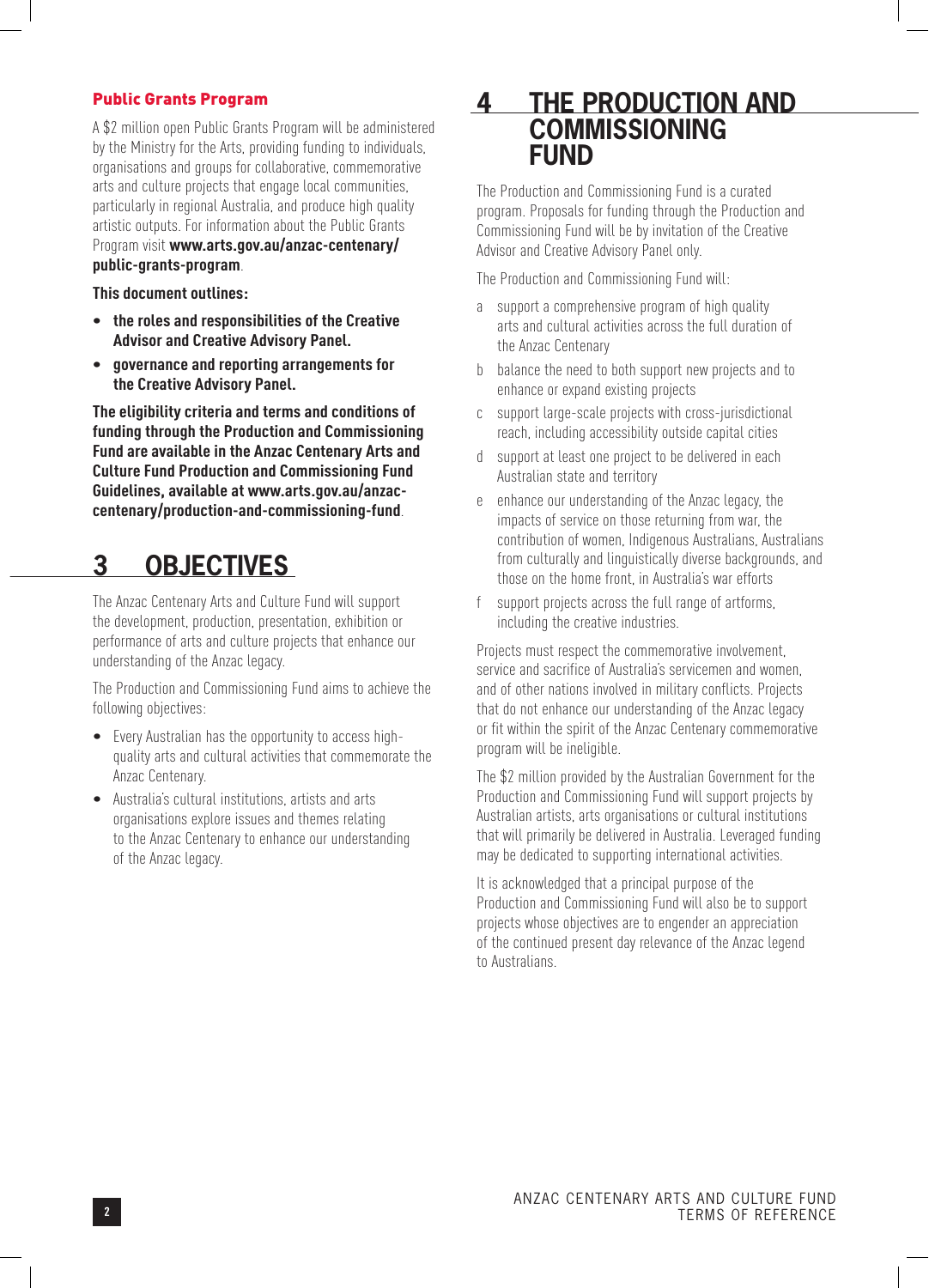# **SECTION 2 THE CREATIVE ADVISOR AND ADVISORY PANEL**

## **5 THE CREATIVE ADVISOR ROLE**

The Creative Advisor will:

- be appointed by the Minister for the Arts
- • provide full creative leadership of the Arts and Culture Fund
- • convene a Creative Advisory Panel of sector experts to provide advice and facilitate outcomes outlined in the Anzac Centenary Arts and Culture Fund Production and Commissioning Fund Guidelines
- oversee the allocation of the \$2 million Production and Commissioning Fund
- commission appropriate works on behalf of the Australian Government and provide creative leadership in the arts sector, drawing together existing activities and integrating Anzac Centenary themes into existing arts and culture events to animate a broad reaching arts and culture program
- provide ongoing advice and facilitation for a suite of creative activities to commemorate the Centenary across the four-year commemorative period
- • adhere to the criteria and requirements outlined in the Anzac Centenary Arts and Culture Fund Production and Commissioning Fund Guidelines in considering potential projects or initiatives to be funded through the Production and Commissioning Fund
- be responsible for identifying projects that meet the objectives of the Production and Commissioning Fund and submitting proposed projects to the Ministry for the Arts for decision by the Minister
- leverage additional financial support for the Arts and Culture Fund and report to Government on leveraged funding
- consider projects funded through the Anzac Centenary Arts and Culture Fund Public Grants Program, draw connections between funded projects and existing arts activities and leverage additional support based on funded activities
- consider how the major projects identified by the Anzac Centenary Advisory Board in its report to Government (Recommendation 21)might be supported through the Production and Commissioning Fund
- engage and activate professional networks to leverage upon the knowledge and experience of cultural organisations across Australia to ensure immediate ownership and interest in its success.

## **6 THE CREATIVE ADVISORY PANEL**

The Creative Advisory Panel will:

- be selected by the Minister for the Arts in consultation with the Creative Advisor
- be chaired by the Creative Advisor
- support the Creative Advisor to:
	- a identify arts and culture projects that meet the criteria outlined in the Anzac Centenary Arts and Culture Fund Production and Commissioning Fund Guidelines that might be appropriate for funding through the Production and Commissioning Fund
	- b program the Production and Commission Fund by influencing the programming of major arts and culture events, drawing linkages, identifying opportunities to leverage additional financial support for the Production and Commissioning Fund.

# **7 MEMBERSHIP**

- Members of the panel must be appropriately qualified and connected in the Australian arts or business sectors to facilitate connections to achieve the objectives of the Production and Commissioning Fund.
- The Ministry for the Arts will provide a list of potential candidates for the Minister for the Arts and the Creative Advisor's consideration. Members will be selected by the Minister for the Arts in the consultation with the Creative Advisor.
- Ex-officio members may be appointed at any time by the Minister for the Arts in consultation with the Minister for Veterans' Affairs and Minister Assisting the Prime Minister for the Centenary of Anzac.